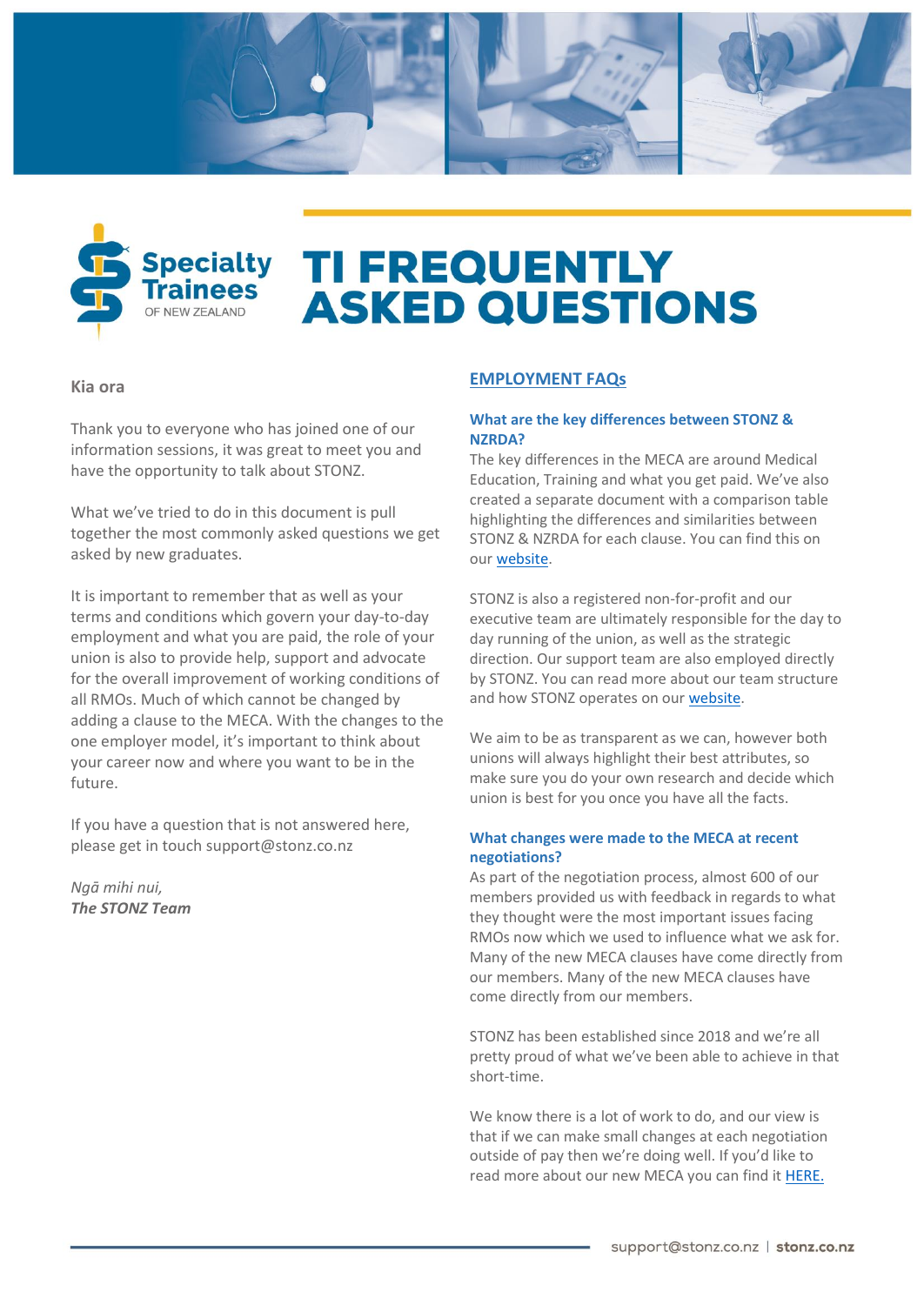#### **What are the current MECA terms and what does this mean?**

**STONZ MECA:** A two-year agreement from 14th December 2021 – 13th December 2023 **NZRDA:** A three-year agreement from 17 May 2021 to 31 March 2024

Regardless of if you join STONZ or NZRDA as per New Zealand Employment Law, you will be 'locked in' to these terms and conditions until 60 days before the expiry of that MECA.

#### **I haven't started yet, but I've already signed my contract and joined a union but I've changed my mind. Is it too late?**

**No,** if you haven't started at the hospital yet, you are still free to resign from one union and join another. You just need to let the RMO Unit that you had made this change before you start, so they can update their records.

#### **What support can you offer Trainee Interns if we sign up now?**

As a Trainee Intern, we can offer support throughout the ACE process and provide advice in regards to the employment process, including checking contracts and ensuring the hospitals are providing the correct documents ready for you to start on time.

#### **If you change positions, e.g., House Officer to Registrar can we change between STONZ/NZRDA then?**

**No,** because the coverage clause of both MECAs include House Officers and Registrars you are unable to change Unions when changing positions.

The only time you are able to change MECAs is in the period from 60 days before the MECA expires, up until the MECA is ratified again.

#### **If you don't join a union within the first 30 days, can you join one later whilst in the same job/employer?**

**Yes,** if you don't join a union in the first 30 days the DHB will place you on an IEA (individual employment agreement) leaving you free at a later date to join a union if you choose to.

Note, if this is something you are considering you need to make sure you are not a member of ANY union prior to starting your first day in the hospital. If you are wanting to resign from a union you must provide this in writing (email) with at least a weeks' notice (for STONZ).

#### **Can I change what MECA I'm covered by if I change hospital?**

**No,** you can only change your terms and conditions if you either negotiate an IEA (Individual employment agreement), or 60-days before the expiry of the contract that you're currently covered by.

#### **With the Interim Health NZ and the change on 1st July 2022, what Involvement have STONZ had in this process?**

STONZ is the only union representing Junior Doctors affiliated with the CTU (Council of Trade Unions). All the health unions who are members of the CTU have been meeting regularly from day 1 of the transition and have been working closely with the transition unit, and now the Interim leaders on this change.

We are also working with HNZ to develop FAQs for RMOs specifically and have been integral in advocating that a separate workstream is established with the sole purpose of managing change over the coming years for RMOs.

We have been strongly advocating at every opportunity for RMOs, and to ensure that this transition is used as an opportunity to make positive change for the entire healthcare workforce.

As part of our MECA negotiations, we also have agreement to meet mid-term (later in 2022) to review the MECA following the transition.

—<br>——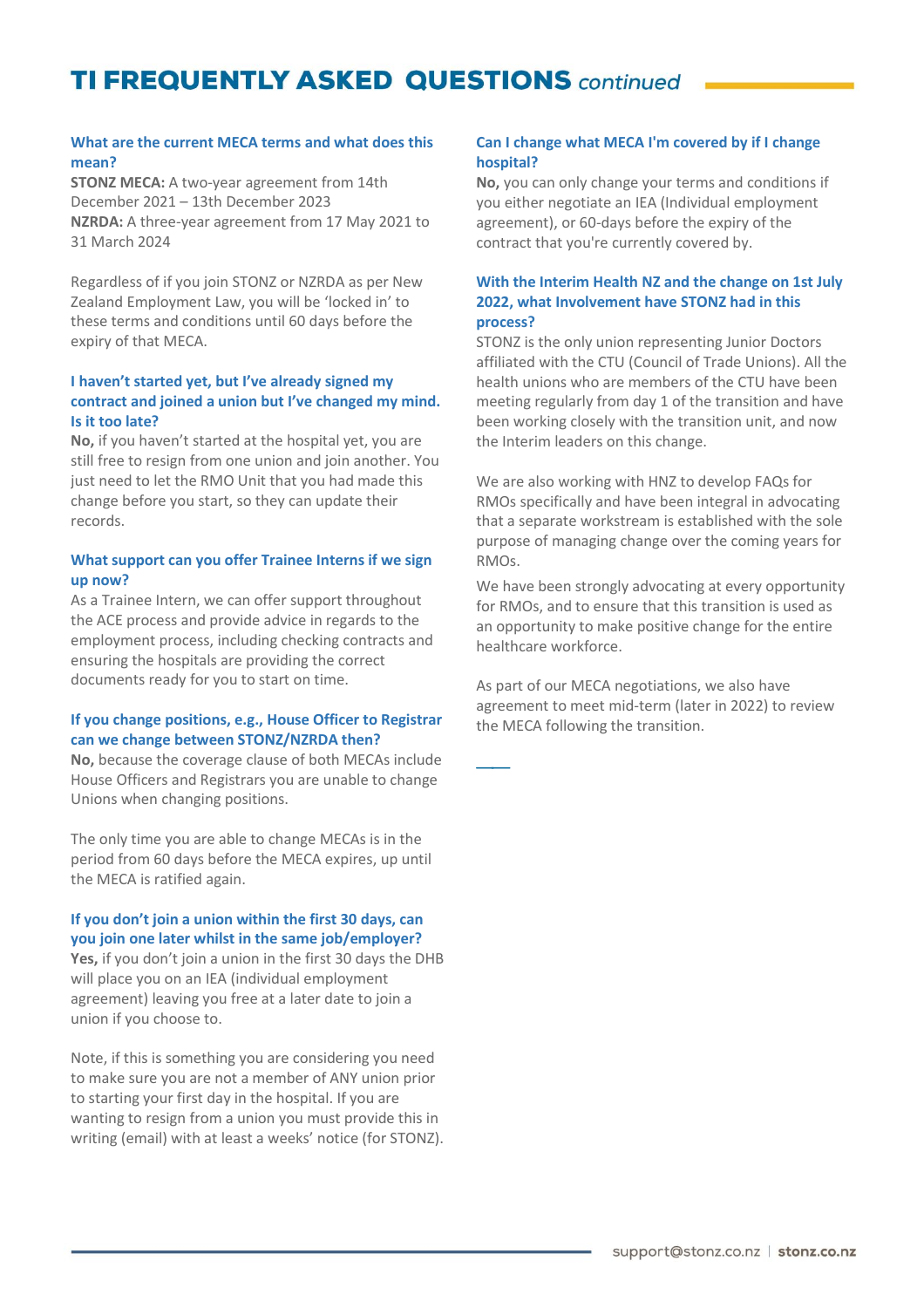### **SICK LEAVE & MEDICAL EDUCATION FAQS**

#### **How much Sick Leave am I entitled to if I join STONZ?**

On appointment you will be entitled to 10 days Sick Leave. There is also a provision that allows for an additional 10-days sick leave each year if required. Most House Officers on average take approximately 4-days each year and Registrars take even less. If someone Is seriously Ill, then employers also have discretion to pay more as well.

Under the STONZ MECA, you cannot have sick leave deducted for off duty weekends where Sick leave crosses a Friday to a Monday. If you were sick on a Friday and a Monday you would be only de-ducted 2 days, rather than 4.

With the current pandemic, there are also provisions for special leave If you have COVID-19 which does not get deducted from your balance.

#### **What Medical Education leave am I entitled to if I join STONZ?**

For PGY2+, both STONZ and NZRDA offer 5 days per year of MEL. However, STONZ House Officers can also access an additional one-off 3 weeks extra as a House Officer or Non-Training Registrar.

NZRDA members receive a total of 12 weeks per vocational training programme which includes MEL accessed as a House Officer and Non-Training Registrar. As a STONZ member, the MEL you take as a House Officer and non-training Registrar is in addition to the 12 weeks.

As a PGY1, MEL and reimbursements for conferences and courses are not usually covered (under both STONZ & NZRDA) as the focus in the first year is about starting work and finding your feet. However, there are always exceptions, so if you are presenting a paper or have something you need to attend as a PGY1 then speak to STONZ and your RMO Unit.

#### **Am I entitled to get courses like the Paediatrics or O&G Diploma reimbursed as a House Officer?**

Yes! Provided that the diploma is relevant to your career pathway the Hospital will reimburse the Child Health or O&G Diploma for House Officers PGY2 or above. Under STONZ you are also entitled to an additional 2 weeks of leave for undertaking a diploma (clause 7.7).

⎯⎯

### **ROSTERING FAQs**

### **Can I have RDOs after the weekend under the STONZ contract?**

Yes, following the STONZ 2021 contract we have negotiated that PGY1's will work 10/4 rosters (have RDOs following a weekend) on schedule 10 rosters for quarters 1 and 2 of their PGY1 year.

What our members and TI's have told us is that it takes about 6-months to find your feet and that the role of a new House Officer is changing to what it was even 5/10 years ago. We've recognised that there are different needs at different stages of training so, in order to help the transition to House Officer and better support our new RMOs we have negotiated that new PGY1s will work 10/4 rosters for their first 2 quarters.

#### **How does it work with different rosters and the impact on Salaries?**

When calculating the salary category for a schedule 10 run two calculations are done, one for RMOs observing RDOs and one for those who aren't. This means that those observing RDOs will likely be paid a lower salary category than those not observing RDOs.

#### **Where the run descriptions say 'observing RDOs' vs 'not observing', is that choice up to the people making the roster?**

Under the STONZ MECA, PGY1s work 10/4 rosters for the first six months and following this the DHB can require you to work 12 days in a row. However, some DHBs are still offering alternative options to STONZ members who are working schedule 10 Rosters and would like to continue observe RDO's (Rostered days off) such as:

- Recalculating your salary individually so you can observe them.
- Balloting all STONZ members
- on a run and seeing what the overall preference is and then rostering for the majority e.g., everyone observes the RDOs or everyone works 12 days.
- **Offering Annual Leave in order to observe the** RDOs.

If you are wanting to know the options at your particular Hospital, please discuss this with your RMO Unit Manager/Advisor. Noting, in the Auckland Region they do not allow STONZ members to observe RDO's outside the first 2 quarter at all.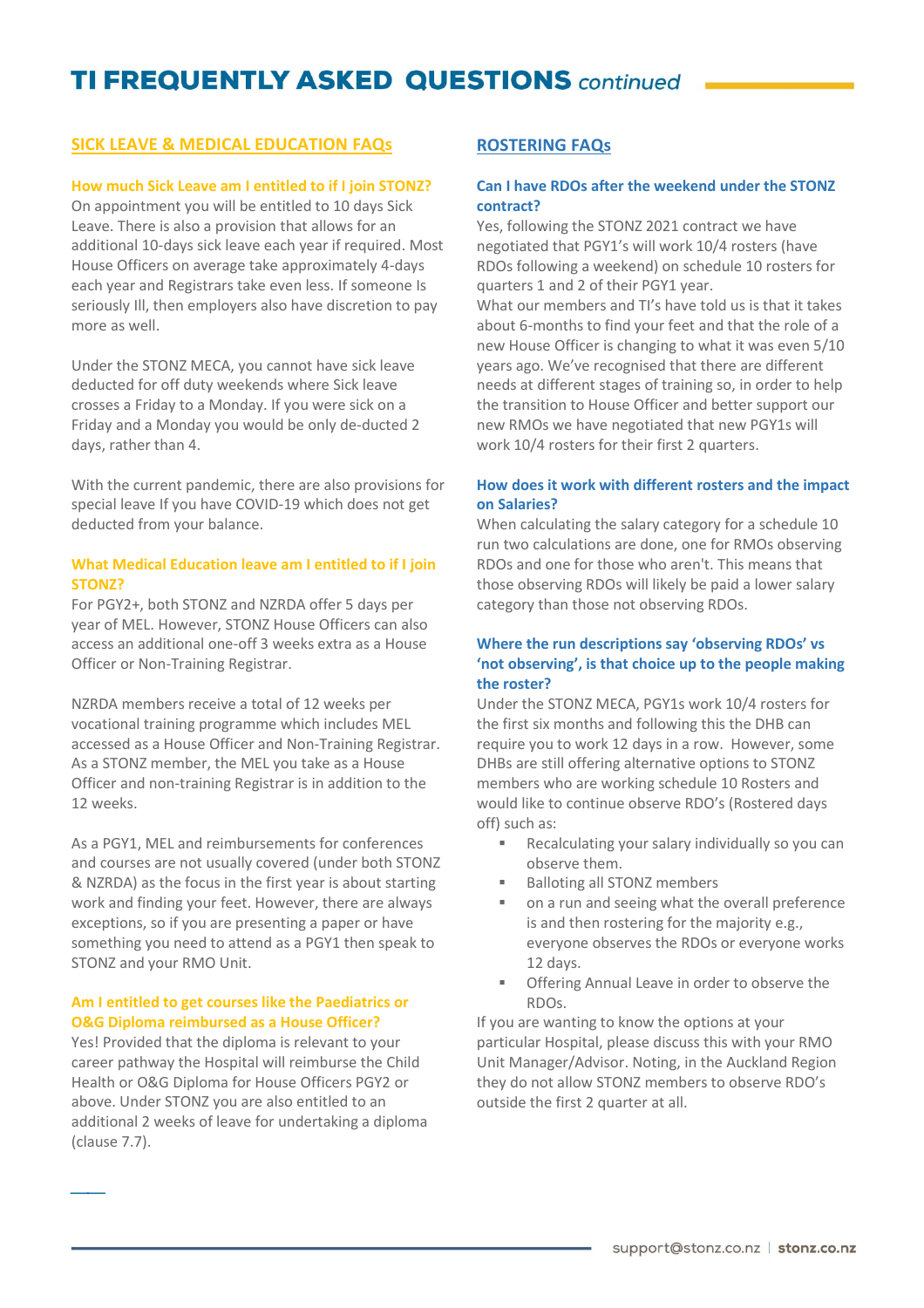#### **For those PGY1s working towards surgical specialties, is there a benefit in having RDOs to study for part ones?**

**For this question asked our team to see what they think…**

**Emma:** I think it's a personal decision, but I think as a PGY1 there is a benefit to working as a part of a team, i.e., working the RDOs, rather than studying, as you get far more out of it for a surgical career and have plenty of opportunities to study in evenings/weekends and as a PGY2.

**Jordan:** I'm not studying for part 1's, but I am studying for my diploma and the RANZCOG PVP, whilst doing 2x research manuscripts and participating on the STONZ Executive. I think you manage with what you have and I am managing to get through my workload adequately. There are many factors which play into this question like, how busy your job is, and overall, where you would like to go in your training long term.

**Christina**: I found taking a chunk of study leave much more beneficial than using my RDOs to study. Often, you'll do your part 1s in PGY2 or 3. I wouldn't suggest doing them any earlier! A good time is to tee it up with an ED rotation while you're on shift work. I found that worked best for most of my colleagues.

**Magnus:** Use the time you have, & nothing substitutes for a good study plan. I started to study 3months out from the exam, and took 2-weeks off immediately prior, I made sure my study plan fit exactly into the time that I had. If I had RDOs it might have altered my study plan, but they wouldn't have changed the number of books to read/study that was required. But every person is different. Some people did the 6-week Dunedin exam course and swear by it, I did not think it was necessary but that was me. Some people might think RDOs are essential. I personally did not notice their absence.

Responses gathered December 2021.

 $\overline{\phantom{a}}$ 

#### **GENERAL FAQs**

#### **Is there any protection for leave to attend graduation in the STONZ MECA?**

Yes, we have this entitlement in the STONZ MECA, you will be guaranteed leave to attend your graduation.

#### **Why is Medical Indemnity Insurance important?**

While your union is here to support and advocate for any employment-related issues. Your indemnity insurance is there to support you if there are any issues raised in a clinical setting.

Often a complaint or issue may overlap both employment and clinical spears so it's important to have both. Under the STONZ MECA you can get MPS Indemnity cover reimbursed each year. MPS provides indemnity to over 83% of all doctors in New Zealand: [membership@mps.org.nz](mailto:membership@mps.org.nz)

#### **Which union is optimal for supporting junior doctors with young families? What's it like being under the STONZ contract with a young family?**

*We asked one of our delegates who have had kids whilst being an RMO to share their thoughts.*

'Life has been busy as a doctor and work-life balance is always tough. The STONZ contract takes some of the effort out of training, which allows more time and energy for family. It used to be a chore working out what training costs would be funded and fighting to get them approved. Under STONZ, with our collaborative approach, it has been much easier to access all the training I need to progress.

My wife and I had our last child before STONZ existed. Back then parental leave required taking leave without pay - surviving on a reduced income when baby was born and claiming reimbursement months later. We could not afford to do that. Instead used 2 weeks of annual leave to ensure we had income at the point we needed it.

STONZ pioneered a new format for parental leave where parental leave is paid at the time when it is taken. Parents are provided financial support at the time when they need it, and the primary caregiver is paid for far longer than previously. The secondary caregiver can also now afford to actually take leave now without tapping into annual leave. I was super happy about these improvements. I only wish parental leave like this had been available when I had my kids.' *Magnus Cheeseman*